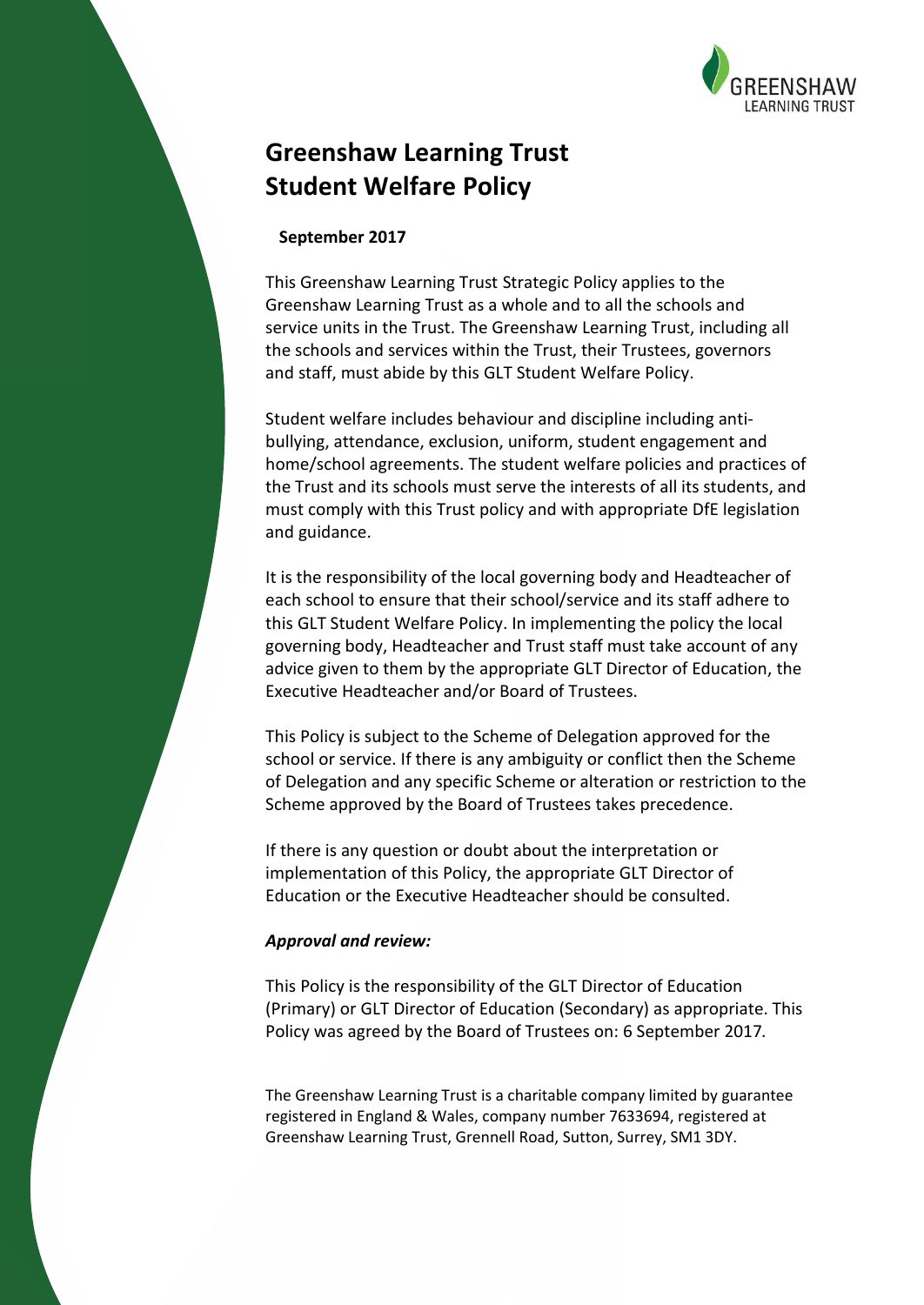# **GLT Student Welfare Policy**

# **September 2017**

# **1.1 Preamble**

The Greenshaw Learning Trust, including all the schools and services within the trust, their governors and staff, must abide by this Trust Student Welfare Policy.

This Trust Student Welfare Policy applies to all schools and service units in the Greenshaw Learning Trust and over-rides any existing or school-approved student welfare policies where they differ.

The development and implementation of the school's student welfare policies and procedures is the responsibility of the headteacher and local governing body for each individual school. Schools should seek opportunities to agree common practice that brings benefit to individual schools, and the Trust as a whole.

# **1.2 Terminology:**

- The Trust means the Greenshaw Learning Trust (GLT).
- School means a school or academy within the Greenshaw Learning Trust.
- Headteacher means the headteacher or principal of the academy.
- Executive Headteacher means the chief executive officer of the Greenshaw Learning Trust.
- Local governing body (LGB) means the committee of the Board of Trustees to which Trustees have delegated appropriate powers and functions for the management of the school.

# **1.3 Application**

Pending their systematic review, the student welfare policies and procedures of the schools within the Trust remain in force, subject to this Trust Student Welfare policy, and to any conditions or restrictions placed on the delegated powers of the local governing body and/or Headteacher by the Board of Trustees.

It is the responsibility of the local governing body and Headteacher of each school to ensure that this Student Welfare Policy is adhered to by the school and the staff employed by it.

Where a school is operating under the Trust's standard/default Scheme of Delegation the policy will apply as written. If the Board of Trustees has agreed and notified the HT &/or CoG of any alteration or restriction to the Scheme of Delegation for a particular school then the terms of that alteration/restriction will override the relevant terms of this policy.

Where appropriate policies and procedures relating to governors and/or governance have been approved by the Trustees and/or by the local governing body, they override relevant references to governors within existing Student Welfare policies and procedures, subject to any specific references in this Trust Student Welfare Policy.